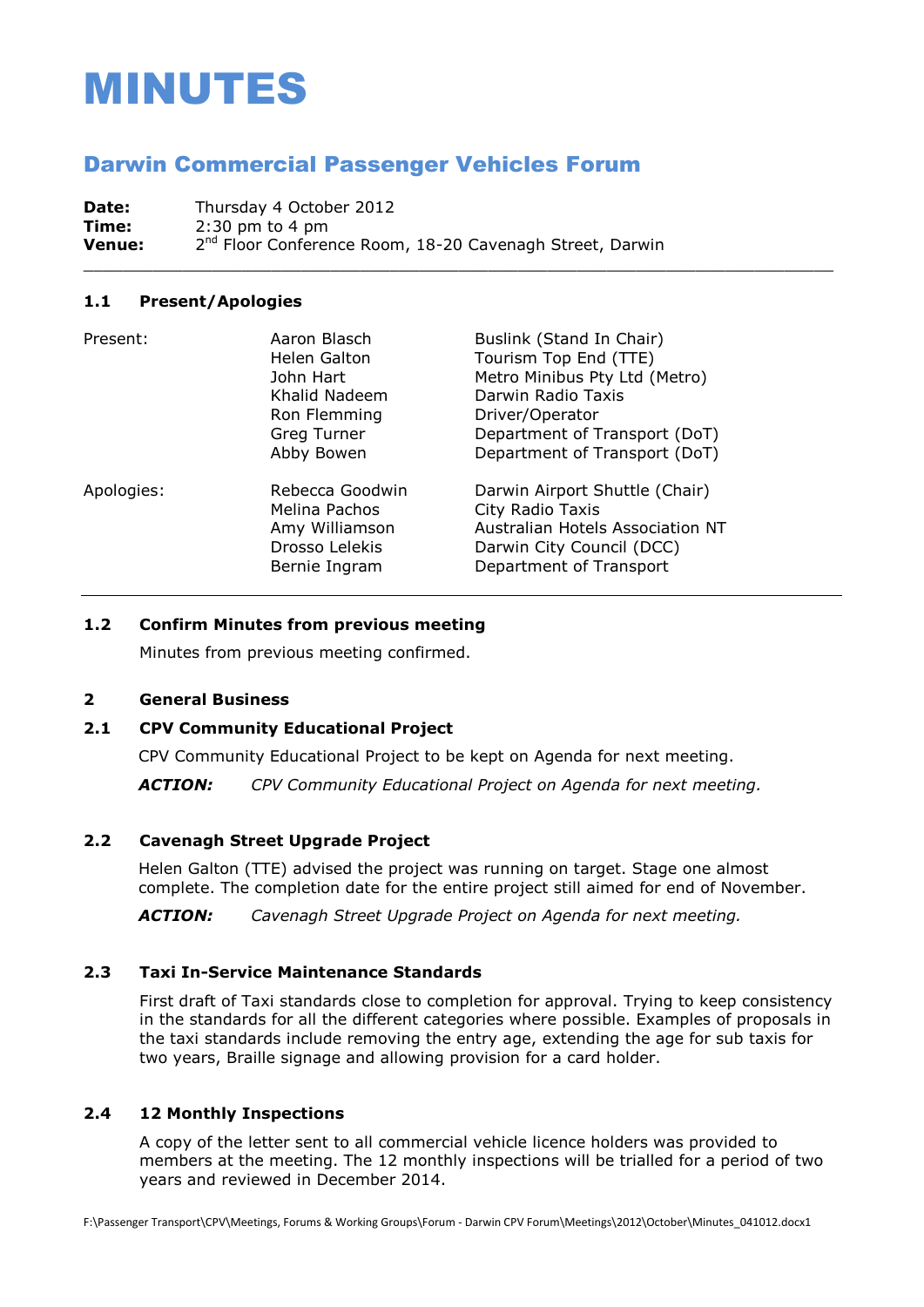#### **2.5 CCTV in Private Hire Cars**

CCTV's in Private Hire Cars is a subject open for discussion at the moment. Greg Turner has requested Ron Flemming to get some feedback from the PH operators and ask how they feel about it, do they want them, etc before any decision will be made.

*ACTION: Ron Flemming to report feedback regarding CCTV in Private Hire Cars at the next meeting.*

#### **2.6 Audio for CCTVs**

At the time of CCTV's becoming compulsory for all taxis, the technology was not capable of recording three days worth of memory plus audio. There was also an issue with privacy which could have been resolved although it was going to delay the installation process. Since technology has advanced over the past few years, there is capacity to record at least three days of memory plus the audio. The main consensus from the Forum was positive with all members agreeing that it will add another layer of security offering more protection for the drivers.

#### **2.7 Other Business**

There was a suggestion raised to open the truck bay at the test shed to  $12+$  seater Motor Omnibuses. Greg Turner to look into this and report back at the next meeting.

*ACTION: Greg Turner to look into opening up the truck bay to MO's.*

Aaron Blasch raised the concern regarding the trees along Cavenagh Street public  $\bullet$ bus stop, they are causing problems such as swiping the side mirrors of buses, people hiding behind the trees at night time in the dark and also getting in the way of wheelchair ramps. Helen Galton is going to chase up the plans for the trees, as Helen thought the plans were to get rid of them but will double check and give an update at next meeting.

*ACTION: Helen Galton to look into the plans for the trees along Cavenagh Street bus stop.*

### **3. Action List**

Please refer to Attachment A.

#### **4. Next Meeting**

The next meeting will be scheduled for 7 February 2013.